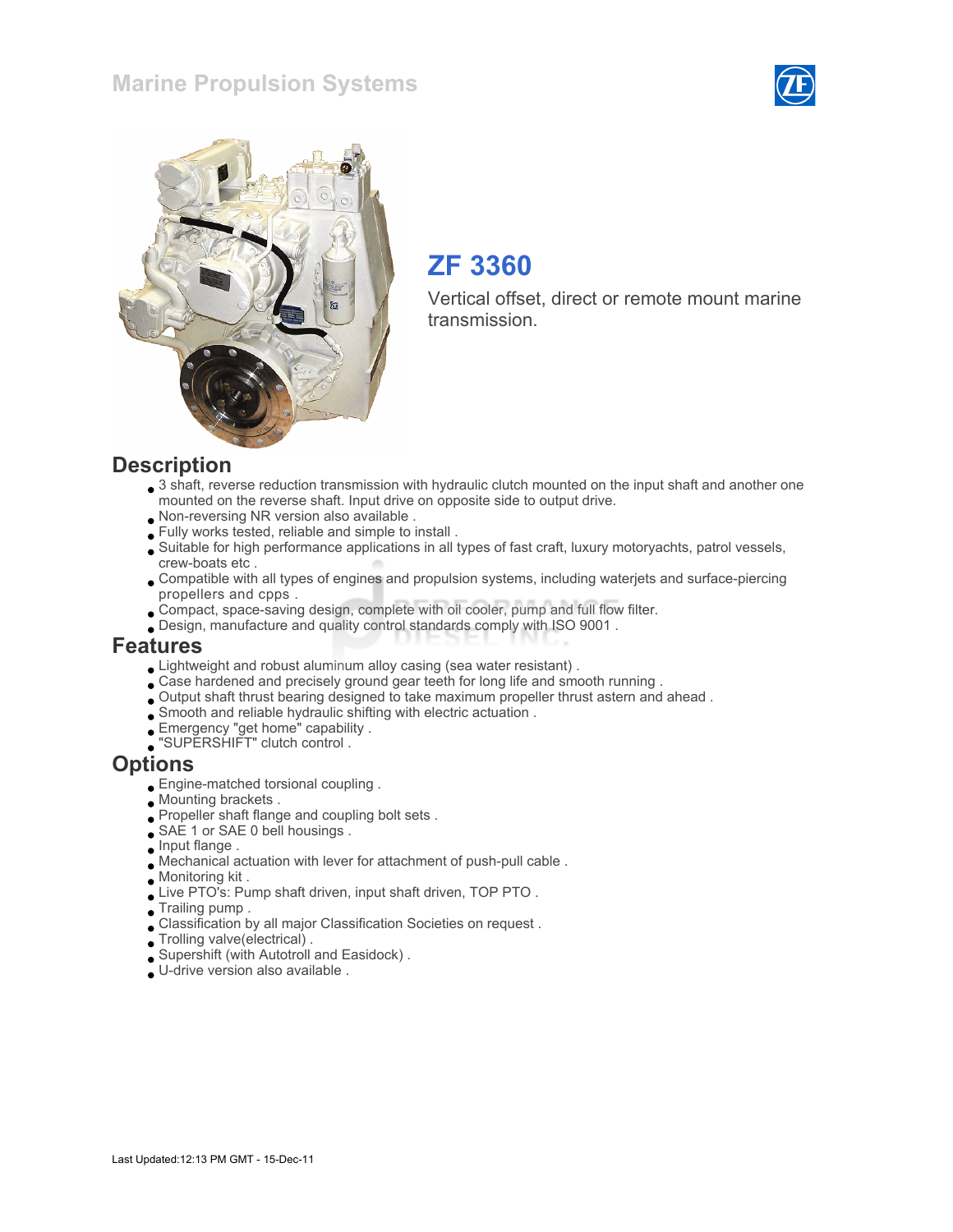

### Pleasure Duty

| <b>RATIOS</b> | MAX.<br>POWER/RPM<br><b>TORQUE</b> |          |                                                       | <b>INPUT POWER CAPACITY</b> |           |    |    |    |    | MAX.<br><b>RPM</b> |  |
|---------------|------------------------------------|----------|-------------------------------------------------------|-----------------------------|-----------|----|----|----|----|--------------------|--|
|               | Nm                                 | ftlb     | <b>kW</b>                                             | hp                          | <b>kW</b> | hp | kW | hp | kW | hp                 |  |
|               |                                    | 2100 rpm |                                                       | 2300 rpm                    | 2450 rpm  |    |    |    |    |                    |  |
|               |                                    |          | 5151 0.7313 0.9807 1536 2059 1682 2256 1792 2403 2450 |                             |           |    |    |    |    |                    |  |

\* Special Order Ratio.

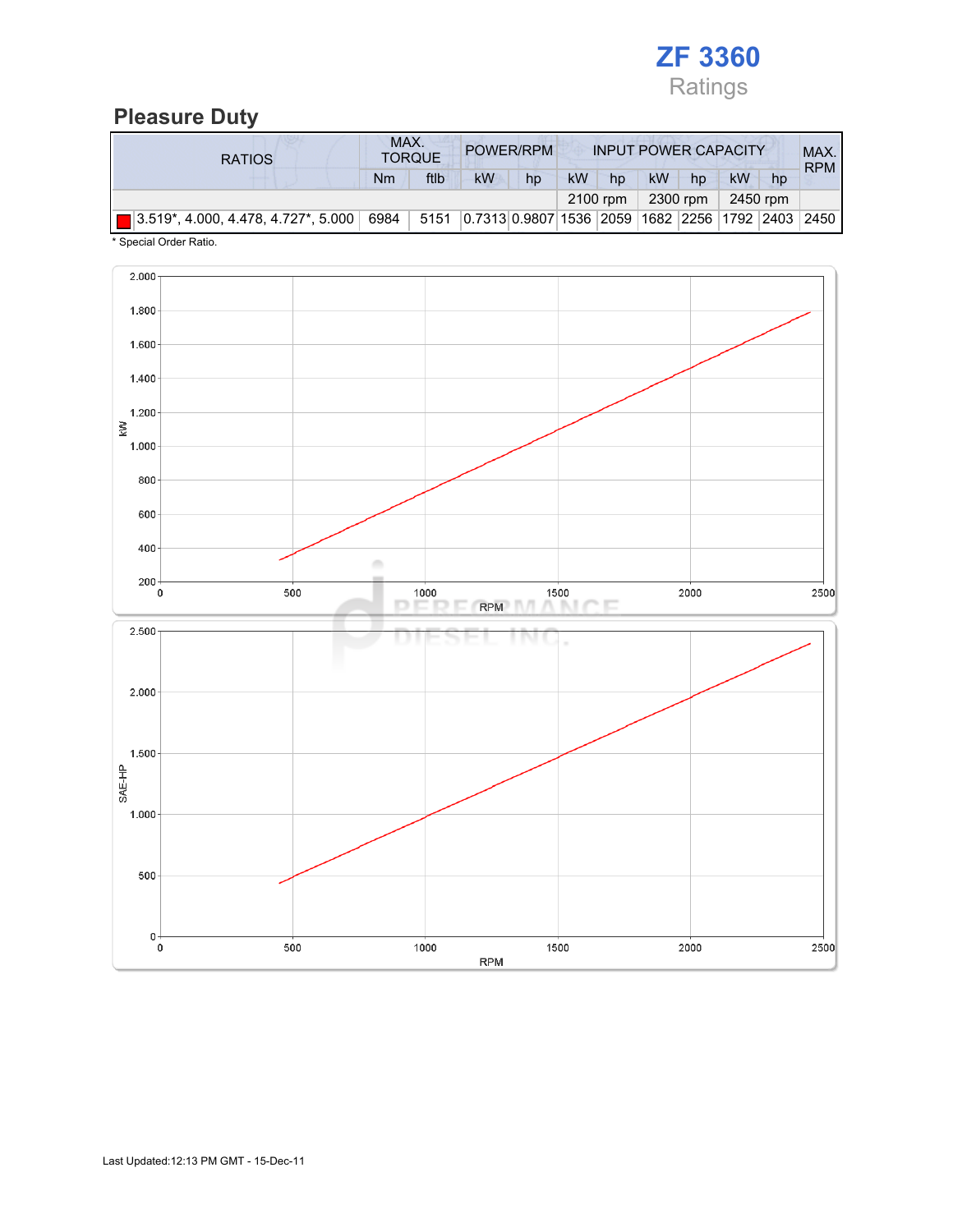

# Light Duty

| <b>RATIOS</b>                                                                                                        |    | MAX.<br><b>TORQUE</b> | POWER/RPM<br><b>INPUT POWER CAPACITY</b> |    |          |    |           |          |          | MAX.<br><b>RPM</b> |  |
|----------------------------------------------------------------------------------------------------------------------|----|-----------------------|------------------------------------------|----|----------|----|-----------|----------|----------|--------------------|--|
|                                                                                                                      | Nm | ftlb                  | kW                                       | hp | kW       | hp | <b>kW</b> | hp       | kW       | hp                 |  |
|                                                                                                                      |    |                       |                                          |    | 2100 rpm |    |           | 2300 rpm | 2450 rpm |                    |  |
| 3.519*, 4.000, 4.478, 4.727*, 5.000   6374   4701   0.6674   0.8950   1402   1880   1535   2059   1635   2193   2450 |    |                       |                                          |    |          |    |           |          |          |                    |  |
| * Concial Order Patio                                                                                                |    |                       |                                          |    |          |    |           |          |          |                    |  |



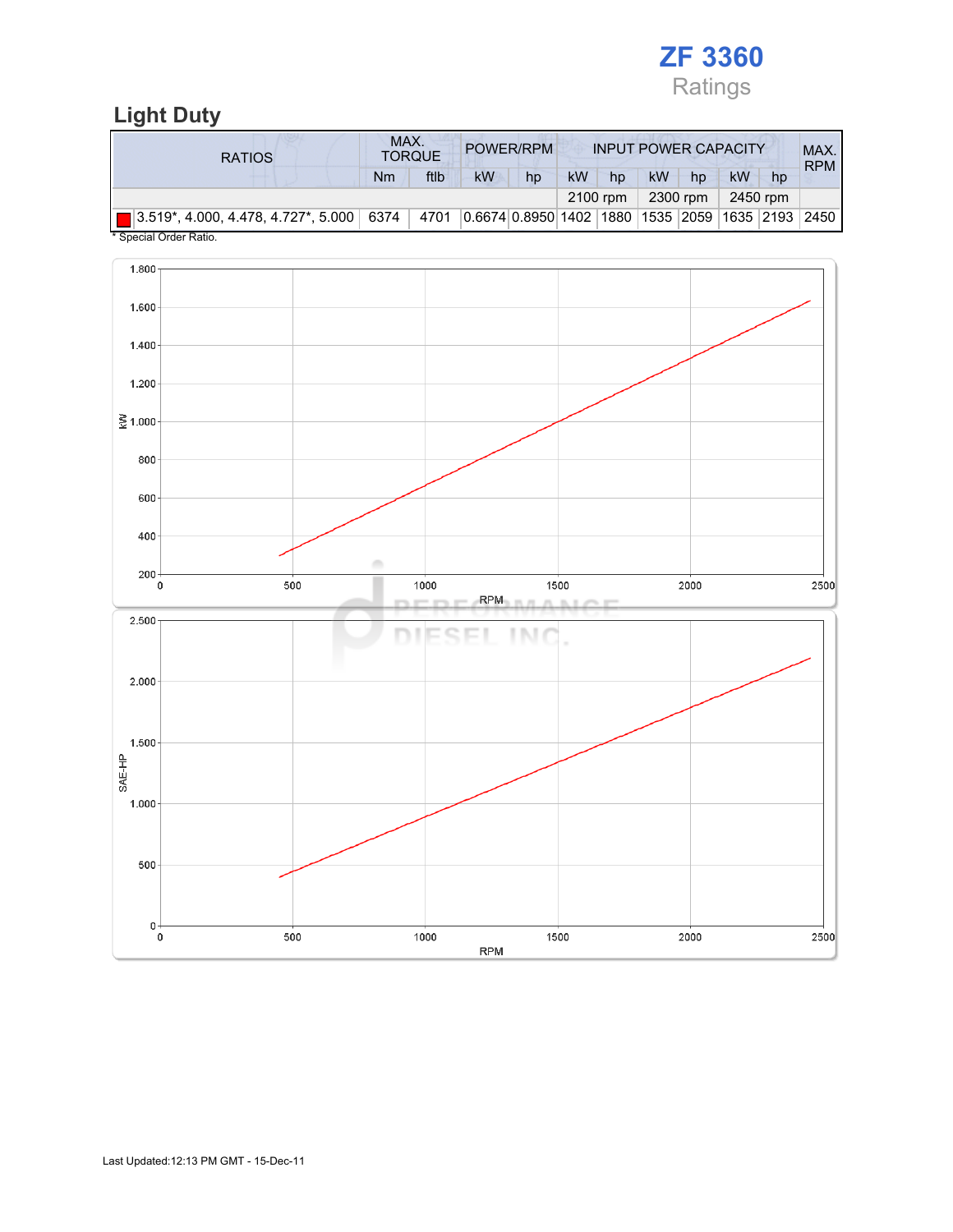# ZF 3360 Dimensions

Œ



| mm (inches) |                |                |    |                |                            |  |                                                                                                    |                |           |  |  |
|-------------|----------------|----------------|----|----------------|----------------------------|--|----------------------------------------------------------------------------------------------------|----------------|-----------|--|--|
|             | B <sub>1</sub> | B <sub>2</sub> | H1 | H <sub>2</sub> |                            |  |                                                                                                    | L <sub>3</sub> | Bell Hsg. |  |  |
|             |                |                |    |                |                            |  | 385 (15.2) 375 (14.8) 375 (14.8) 345 (13.6) 722 (28.4) 670 (26.4) 595 (23.4) 132 (5.20) 150 (5.90) |                |           |  |  |
|             |                | Weight kg (lb) |    |                | Oil Capacity Litre (US qt) |  |                                                                                                    |                |           |  |  |
|             |                | 670 (1.474)    |    |                | 36.0(38.2)                 |  |                                                                                                    |                |           |  |  |

# SAE Bell Housing Dimensions

|         |    | R  |                                                                   |  | <b>Bolt Holes</b> |                 |  |  |
|---------|----|----|-------------------------------------------------------------------|--|-------------------|-----------------|--|--|
| SAE No. |    |    |                                                                   |  |                   | <b>Diameter</b> |  |  |
|         | mm | mm | mm                                                                |  |                   | mm              |  |  |
| U       |    |    | 647.7   25.5   679.45   26.75   711.2   28.0   16   13.49   17/32 |  |                   |                 |  |  |
|         |    |    | 511.18 20.125 530.23 20.875 552.45 21.75 12 11.91 15/32           |  |                   |                 |  |  |

# Output Coupling Dimensions

|    |              |                 |          |  |           | <b>Bolt Holes</b>                                       |  |     |              |      |  |
|----|--------------|-----------------|----------|--|-----------|---------------------------------------------------------|--|-----|--------------|------|--|
|    |              |                 |          |  |           |                                                         |  | No. | Diameter (E) |      |  |
| mm | $\mathsf{I}$ | mm <sub>1</sub> | $\ln$ mm |  | <b>in</b> | mm                                                      |  |     | mm           |      |  |
|    |              |                 |          |  |           | 390   15.4   345   13.6   250   9.84   30.0   1.18   12 |  |     | 24.2         | 0.95 |  |



ICE

 $B_2$